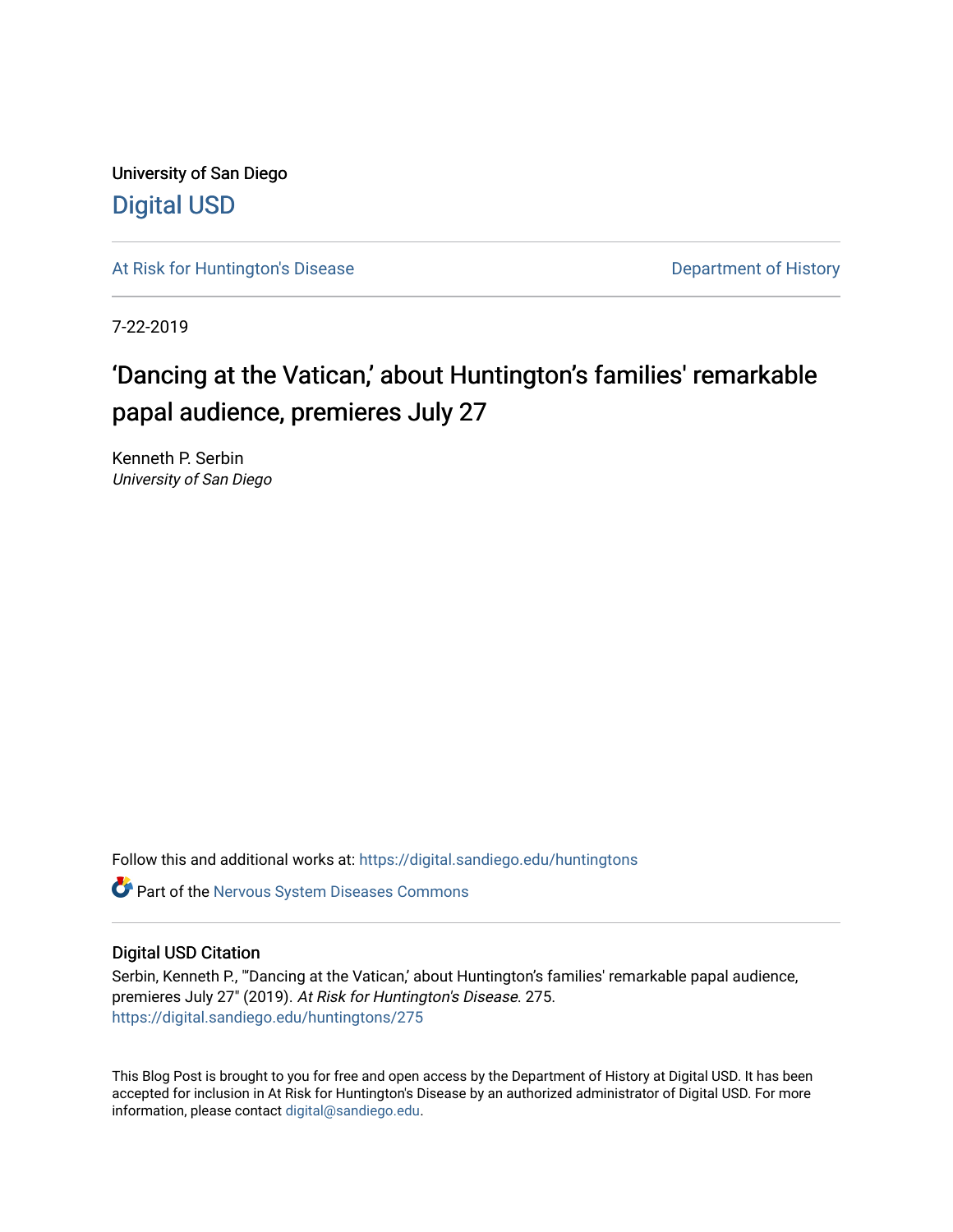#### More **[Create Blog](https://www.blogger.com/home#create) [Sign In](https://www.blogger.com/)**

# [At Risk for Huntington's Disease](http://curehd.blogspot.com/)

*HD is a genetically caused brain disorder that causes uncontrollable bodily movements and robs people's ability to walk, talk, eat, and think. The final result is a slow, ugly death. Children of parents with HD have a 50-50 chance of inheriting the disease. There is no cure or treatment.*

### Blog Archive

- $\blacktriangleright$  [2021](http://curehd.blogspot.com/2021/)(12)
- $2020(16)$  $2020(16)$
- $2019(19)$  $2019(19)$
- [►](javascript:void(0)) [November](http://curehd.blogspot.com/2019/11/) (2)
- [►](javascript:void(0)) [October](http://curehd.blogspot.com/2019/10/) (2)
- $\blacktriangleright$  [August](http://curehd.blogspot.com/2019/08/) (2)
- $\nabla$  [July](http://curehd.blogspot.com/2019/07/) (1)
	- 'Dancing at the Vatican,' about [Huntington's](http://curehd.blogspot.com/2019/07/dancing-at-vatican-about-huntingtons.html) famil...
- $\blacktriangleright$  [June](http://curehd.blogspot.com/2019/06/) (2)
- $\blacktriangleright$  [May](http://curehd.blogspot.com/2019/05/) (2)
- $\blacktriangleright$  [April](http://curehd.blogspot.com/2019/04/) (1)
- $\blacktriangleright$  [March](http://curehd.blogspot.com/2019/03/) (3)
- $\blacktriangleright$  [February](http://curehd.blogspot.com/2019/02/) (2)
- $\blacktriangleright$  [January](http://curehd.blogspot.com/2019/01/) (2)
- $2018(16)$  $2018(16)$
- $2017(14)$  $2017(14)$
- $\blacktriangleright$  [2016](http://curehd.blogspot.com/2016/) (13)
- $2015(24)$  $2015(24)$
- $\blacktriangleright$  [2014](http://curehd.blogspot.com/2014/) (24)
- $\blacktriangleright$  [2013](http://curehd.blogspot.com/2013/) (30)
- $\blacktriangleright$  [2012](http://curehd.blogspot.com/2012/) (26)
- $\blacktriangleright$  [2011](http://curehd.blogspot.com/2011/) (33)
- $\blacktriangleright$  [2010](http://curehd.blogspot.com/2010/) (26)
- $\blacktriangleright$  [2009](http://curehd.blogspot.com/2009/) (21)
- $\blacktriangleright$  [2008](http://curehd.blogspot.com/2008/) $(7)$
- $\blacktriangleright$  [2007](http://curehd.blogspot.com/2007/)(7)
- $\blacktriangleright$  [2006](http://curehd.blogspot.com/2006/) (4)
- $2005(17)$  $2005(17)$

## About Me **GENE [VERITAS](https://www.blogger.com/profile/10911736205741688185)**

View my [complete](https://www.blogger.com/profile/10911736205741688185) profile

## HD Links

[Huntington's](http://www.hdsa.org/) Disease Society of America [International](http://www.huntington-assoc.com/) Huntington **Association** [Huntington's](http://hddrugworks.org/) Disease Drug **Works** 

#### MONDAY, JULY 22, 2019

# 'Dancing at the Vatican,' about Huntington's families' remarkable papal audience, premieres July 27

*[Dancing at the Vatican](https://www.dancingatthevatican.com/)*, a short documentary featuring South American Huntington's disease-afflicted families' remarkable 2017 encounter with Pope Francis at the Vatican, will premiere in Los Angeles on July 27.

The 38-minute film captures key moments of those impoverished, disease-stricken families' extraordinary journey – some had never ventured beyond their home towns; some even lacked birth certificates – to their meeting with the Spanishspeaking Francis, the first Latin American pontiff in the Catholic Church's 2000 year history.

The documentary is narrated by Emmy-award-winning former NBC-TV foreign correspondent Charles Sabine – like me, an asymptomatic HD gene carrier – and one of the lead organizers of "[HDdennomore](http://hddennomore.com/): Pope Francis' Special Audience with the Huntington's Disease Community in Solidarity with South America."

"In the course of 26 years as a television journalist, living through more than a dozen wars, five revolutions, and four earthquakes, I witnessed many examples of people achieving the seemingly impossible," Sabine says in introducing the film, which I previewed online July 21. "None, though, was as inspirational as the tale I'm about to tell."

The film portrays the struggles of HD family members such as Dilia Oviedo Guillén, a Colombian woman who lost her husband and five children to the disease.

Dilia provides 24-hour care to four more adult children. "I have to wash, cook, and feed them," she says in the film. "You have to do all that for them. They can't use their hands to eat. They're my children, so I feel as if I have their illness."

Dilia has no professional caregivers or physical therapists to assist her. The family is so poor that she had to bury three of her children in a single grave.

In showing the struggles of Dilia's family and others, *Dancing at the Vatican* captures the underside of the HD world. Such families deal with one of the humanity's most devastating diseases *and* severe poverty, lack of opportunities, poor or non-existent infrastructure, neglect by the government and society, and stigma and discrimination.

However, as Sabine wrote me in an e-mail today, he and the filmmakers also sought to include "*happy* tales set against the dark canvass of our disease."

"'Pope meets sick people' was not a headline the world's media would care about," Sabine wrote. "'Pope meets sick people with an extraordinary visual backstory,' was."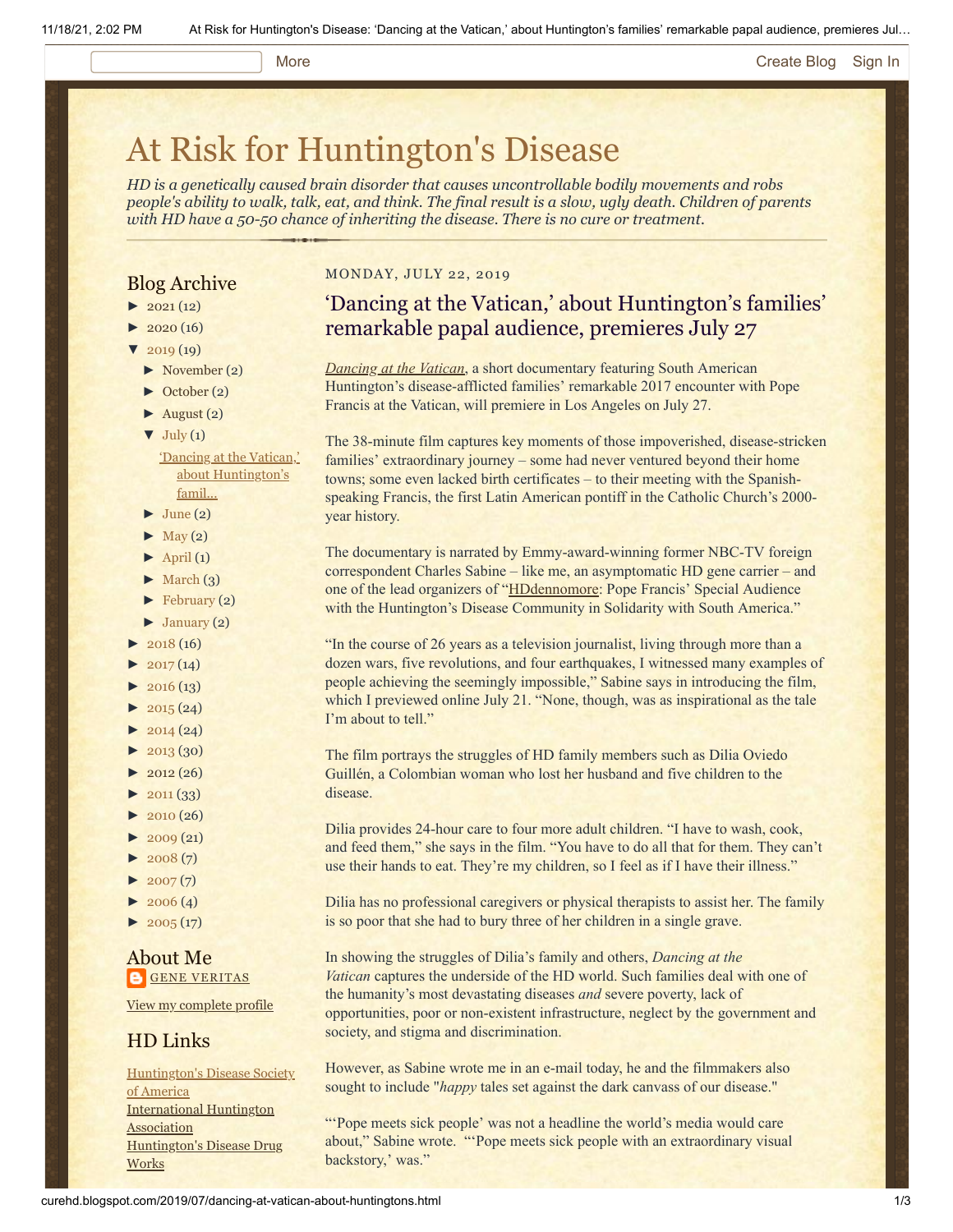11/18/21, 2:02 PM At Risk for Huntington's Disease: 'Dancing at the Vatican,' about Huntington's families' remarkable papal audience, premieres Jul…

[Huntington's](http://www.hdlighthouse.org/) Disease **Lighthouse Hereditary Disease** [Foundation](http://www.hdfoundation.org/) [Huntington's](http://www.hdac.org/) Disease Advocacy Center Thomas [Cellini Huntington's](http://www.ourtchfoundation.org/) **Foundation** HDSA [Orange](http://www.hdsaoc.org/) County (CA) Affiliate HD Free with [PGD!](http://www.hdfreewithpgd.com/) [Stanford](http://www.stanford.edu/group/hopes/) HOPES Earth Source [CoQ10,](http://www.escoq10.com/) Inc.

# HD Blogs and Individuals

Chris Furbee: [Huntingtons](http://www.huntingtonsdance.org/) Dance Angela F.: Surviving [Huntington's?](http://survivinghuntingtons.blogspot.com/) Heather's [Huntington's](http://heatherdugdale.angelfire.com/) Disease Page

The film follows Dilia's family and four others as they tour Rome; are received in the Italian Senate by its president and world-renowned HD researcher, Senator for Life, and #HDdennomore organizer Elena Cattaneo; and anticipate the big moment with Pope Francis.



*From the* Dancing at the Vatican *website. Dilia Oviedo Guillén is pictured in the center.*

#### **Proceeds benefit Factor-H**

The premiere will take place at the **SilverScreen Theater**, Pacific Design Center, 8687 Melrose Avenue, West Hollywood, CA. Doors open at 5:30 p.m., with a screening of the film at 6 p.m., followed by a Q&A and refreshments. Actress and singer [Kate Miner,](https://www.imdb.com/name/nm1567202/) also from an HD family and a participant in the papal audience, will emcee the evening. Self-parking on the street or at the Center (\$10) is available.

Directed at the HD community and the general public, the event and the film seek to raise awareness about HD and, as key HD researcher Ignacio Muñoz-Sanjuan, Ph.D., wrote in an e-mail, "the desperate situation of many HD families in Latin America."

Sponsored by HD-focused drug developers [Ionis Pharmaceuticals, Inc.,](https://www.ionispharma.com/) [Genentech](https://www.gene.com/)[, and](https://www.eventbrite.com/e/dancing-at-the-vatican-registration-63362756711) [Wave Life Science](https://www.wavelifesciences.com/)[s, admission to the premiere is free. \(Click](https://www.eventbrite.com/e/dancing-at-the-vatican-registration-63362756711) here to register.)

Sabine recorded a one-minute [video](https://drive.google.com/file/d/1BdO8pei_qWhScnU4nWn8we9mzTEjReih/view) personally inviting the HD community to participate in this "extraordinary celebration."

Those who wish can contribute to **Factor-H**, a nonprofit that seeks to improve the quality of life of poor HD families in Latin America. Founded by Spanish-born neuroscientist Dr. Muñoz-Sanjuan and the Argentine physician Claudia Perandones, both featured in *Dancing at the Vatican*, Factor-H currently supports families in Chile, Colombia, Peru, and Venezuela. Venezuela's Lake Maracaibo region has one of the world's densest clusters of HD families, with many residents donating blood in the scientific quest for the HD gene.

Instrumental in #HDdennomore, Drs. Muñoz-Sanjuan and Perandones saw the papal audience as a way to further Factor-H's work. The organization seeks to expand assistance to other nations.

Sabine and the filmmakers chose Los Angeles for the world premiere because Southern California is a "'perfect storm'of the HD community – a collaboration of the best of researchers, advocates, clinicians and support groups," Sabine wrote. However, he also recalled the "truly international nature of the event and film," noting that 28 countries were represented at #HDdennomore.